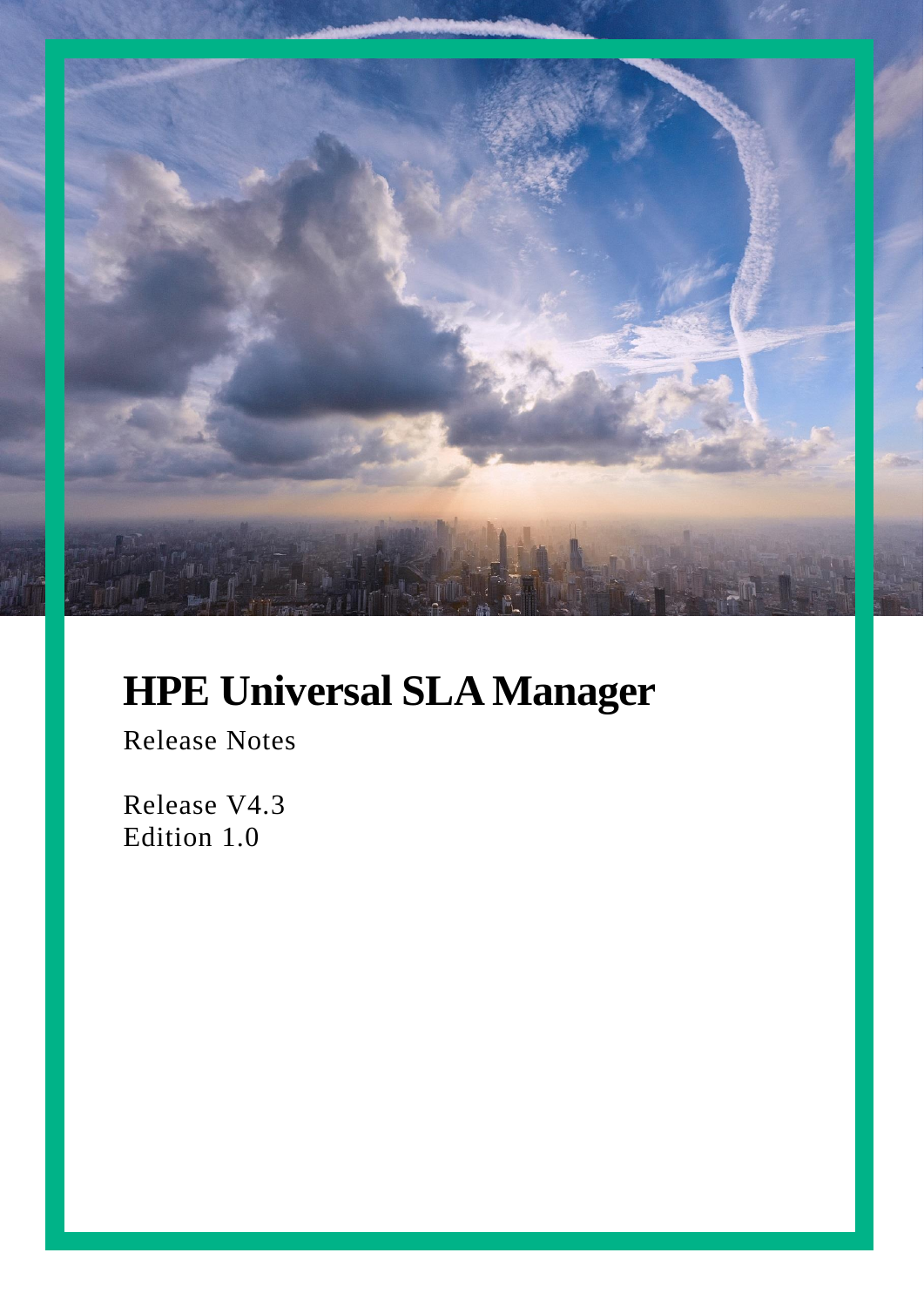## <span id="page-1-0"></span>**Notices**

#### **Legal notice**

© Copyright 2016 Hewlett Packard Enterprise Development LP

Confidential computer software. Valid license from HPE required for possession, use or copying. Consistent with FAR 12.211 and 12.212, Commercial Computer Software, Computer Software Documentation, and Technical Data for Commercial Items are licensed to the U.S. Government under vendor's standard commercial license.

The information contained herein is subject to change without notice. The only warranties for HPE products and services are set forth in the express warranty statements accompanying such products and services. Nothing herein should be construed as constituting an additional warranty. HPE shall not be liable for technical or editorial errors or omissions contained herein.

#### **Trademarks**

Linux is the registered trademark of Linus Torvalds in the U.S. and other countries.

Oracle and Java are registered trademarks of Oracle and/or its affiliates.

Adobe®, Acrobat® and PostScript® are trademarks of Adobe Systems Incorporated.

Java™ is a trademark of Oracle and/or its affiliates.

Microsoft®, Internet Explorer, Windows®, Windows Server®, and Windows NT® are either registered trademarks or trademarks of Microsoft Corporation in the United States and/or other countries.

Firefox® is a registered trademark of the Mozilla Foundation.

Google Chrome® is a trademark of Google Inc.

Oracle® is a registered U.S. trademark of Oracle Corporation, Redwood City, California.

UNIX® is a registered trademark of The Open Group.

X/Open® is a registered trademark, and the X device is a trademark of X/Open Company Ltd. in the UK and other countries.

Red Hat<sup>®</sup> is a registered trademark of the Red Hat Company.

Linux® is a registered trademark of Linus Torvalds in the U.S. and other countries.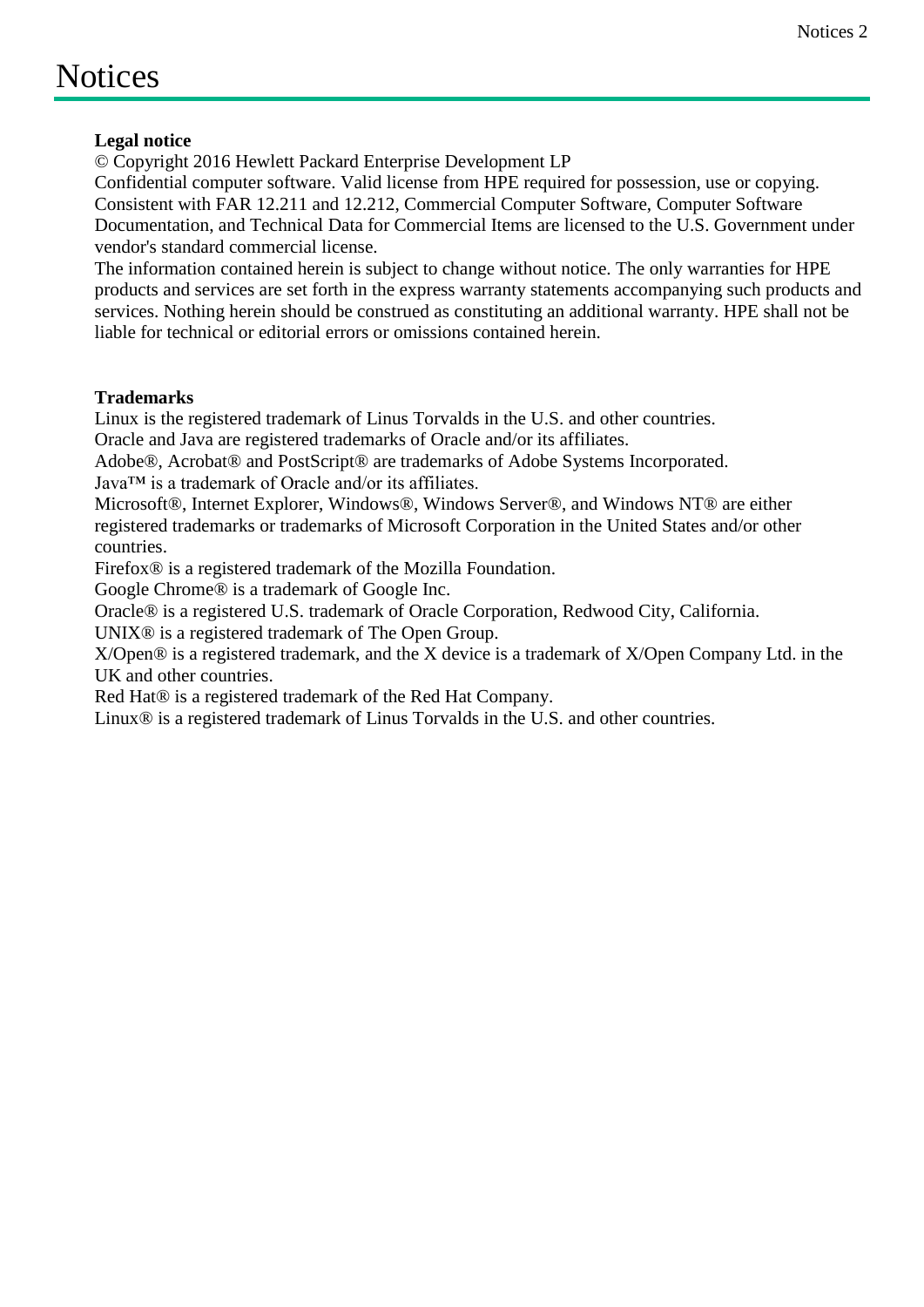# Contents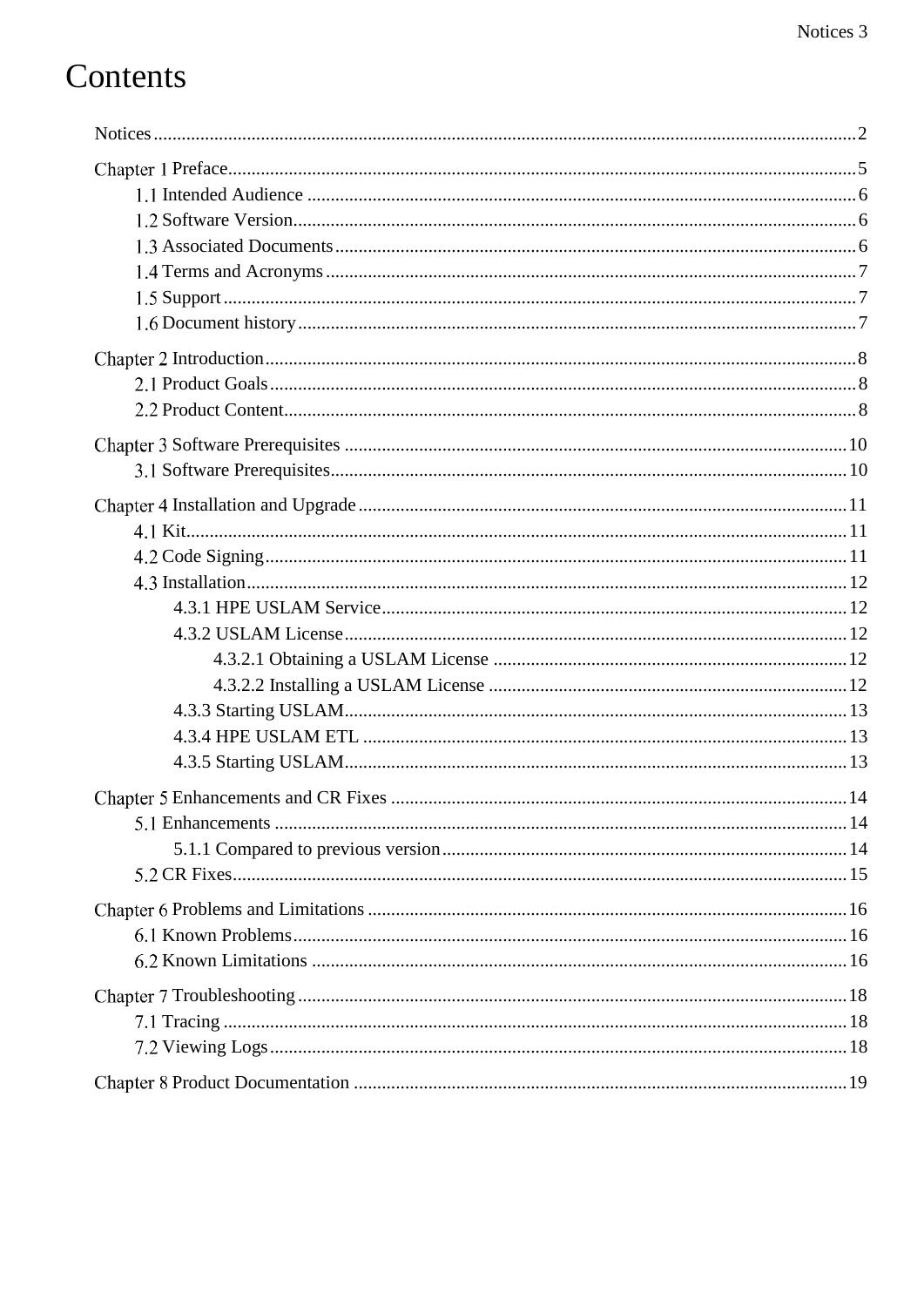# List of tables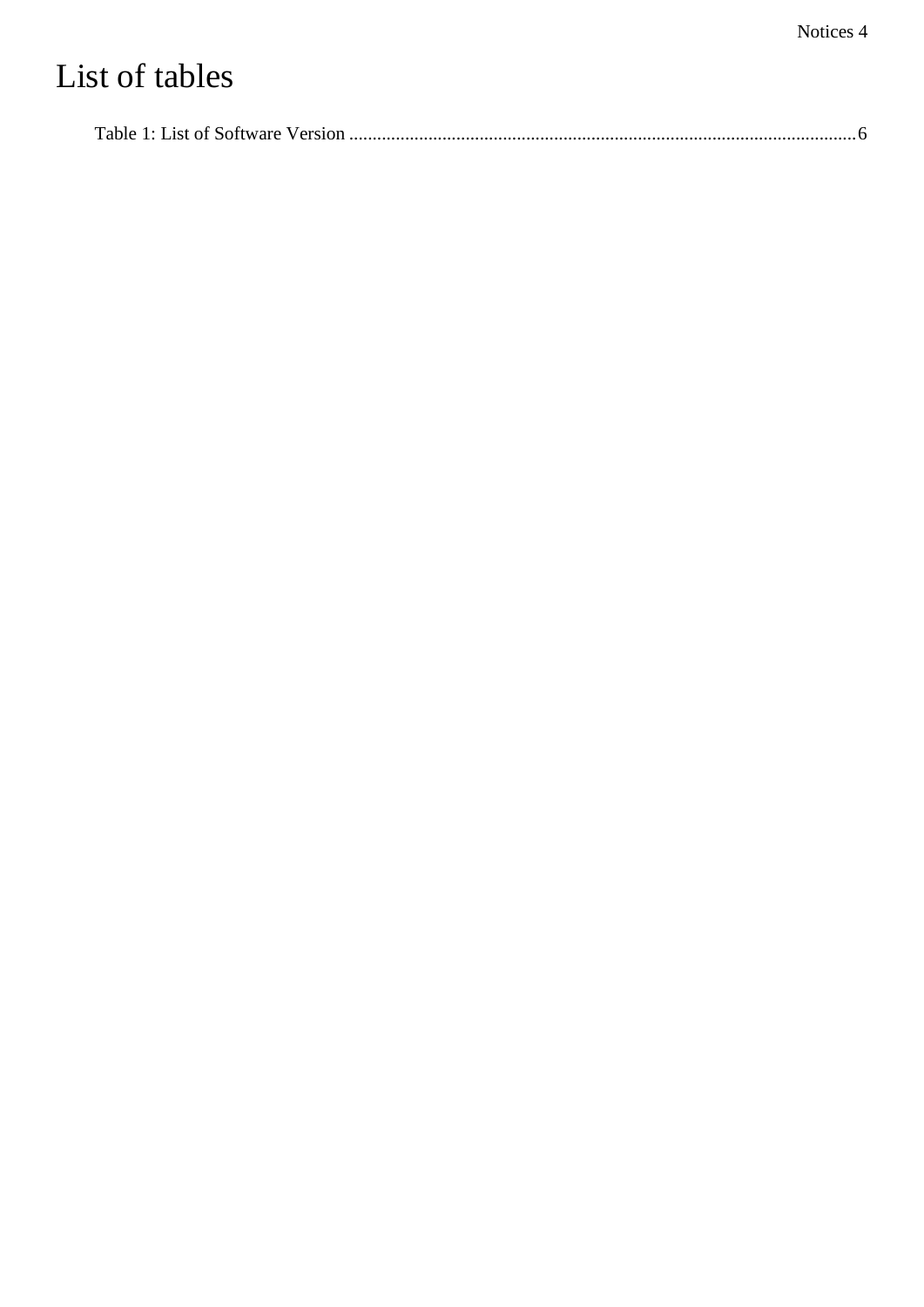#### Preface 5

# <span id="page-4-0"></span>**Chapter 1 Preface**

This document consists of the release notes for the HPE Universal SLA Manager software kit.

The software kit name is **USLAM 4.3**.

The following installation kits are available for the current version:

| • HPE_USLAM_Services.bin          | $-$ on Linux Only        |
|-----------------------------------|--------------------------|
| • HPE_USLAM_ETL.bin               | $-$ on Linux Only        |
| • HPE USLAM BOE.tar               | $-$ on Windows Only      |
| • HPE_USLAM_Reporting.biar        | $-$ on Windows Only      |
| • HPE_USLAM_Report_Publisher.exe  | $-$ on Windows Only      |
| • HPE_USLAM_MyUSLAMPortal.bin/exe | $-$ on Linux and Windows |

USLAM V4.3 is the next official release on top of USLAM V4.2.1. It is backward compatible with USLAM V4.2.1.

To install it, you must stop any prior version and either de-install it or install USLAM V4.3 in a new directory.

In case of upgrade from previous version V4.0/V4.1/V4.2/V4.2.1, the administrator must execute a migration procedure.

For more details about a V4.0/V4.1/V4.2/V4.2.1 to V4.3 migration or for an installation from scratch, please consult the *HPE USLAM Installation and Configuration Guide*.

The V4.3 Installation kits include all the Universal SLA Manager components:

- Calculation Engines
	- BIF Engine
	- KPI Engine
	- KQI Engine
	- SLA Engine
	- Ticket Engine
- Data Collection framework for Data Records, Performance Metrics, Tickets and Exclusions
- Action Executor framework including standard SNMP and SMTP Action Executors
- Repository manager / Dataload
- Web UI
- ETL (powered by SAP Business Objects Data Services)
- Universe (powered by SAP Business Objects Data Services)
- Reports (powered by SAP Business Objects Enterprise)
- Pre-defined reports
- End-user SLA Intelligence Portal
- Model examples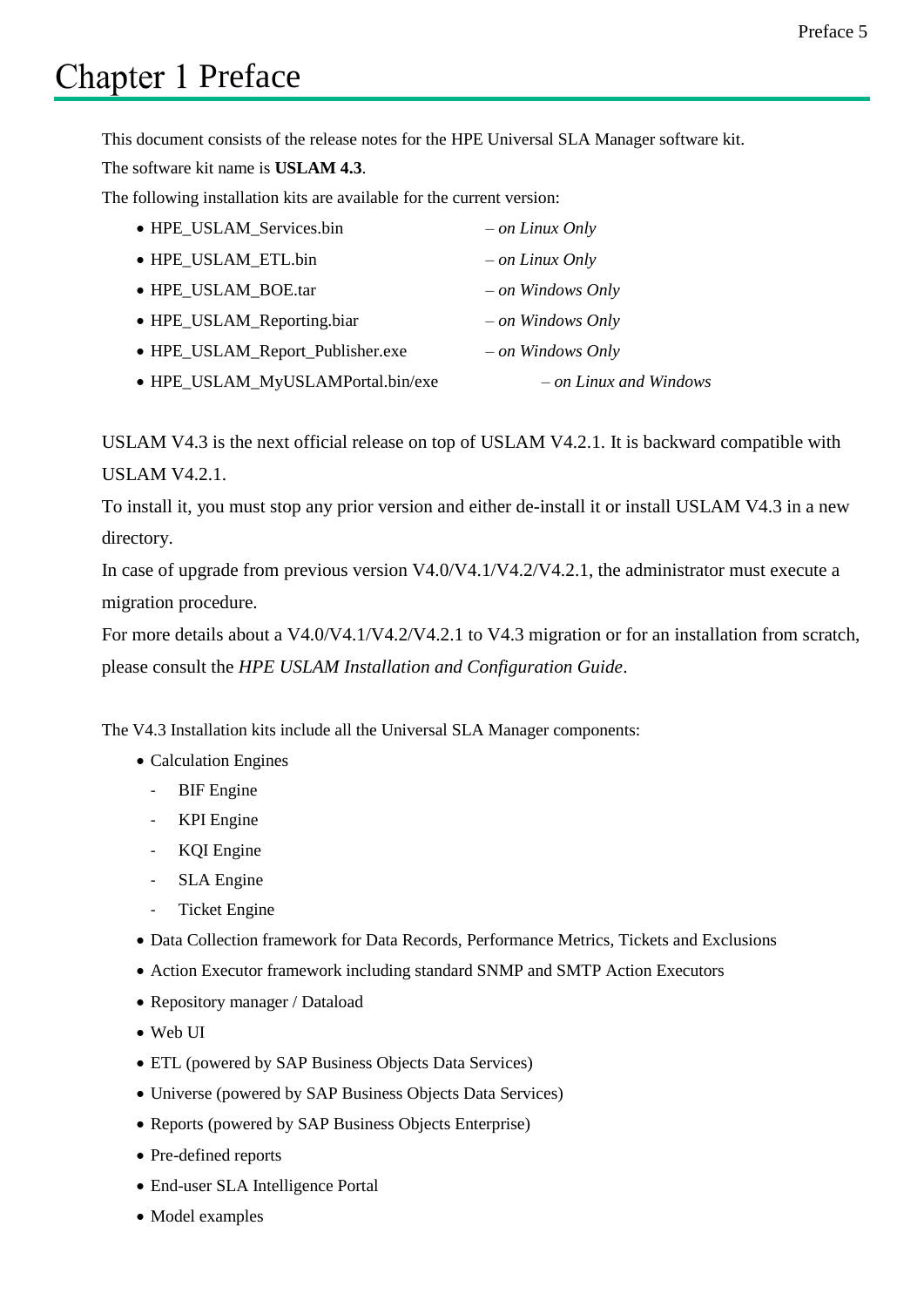- MyUSLAM Portal (powered by Liferay Portal)
- MyUSLAM Portlets

It is highly recommended to read this document before installing USLAM.

The *HPE USLAM Installation and Configuration Guide* provides the prerequisites and other relevant information about installing USLAM.

### <span id="page-5-0"></span>1.1 Intended Audience

This document is for Solution Architects, USLAM Solution deployment teams and USLAM Solution administrators.

### <span id="page-5-1"></span>1.2 Software Version

We use the term Windows as a generic reference to the operating system, unless otherwise specified. The software versions referred to in this document are as follows: Table 1: List of Software Version

<span id="page-5-3"></span>

| raone 1. Last of Boltware Version<br><b>Software</b> | <b>Version</b>                                       |
|------------------------------------------------------|------------------------------------------------------|
| <b>HPE Universal SLA Manager</b>                     | V4.3                                                 |
| Red Hat Linux 6.5 64-bit                             | 6.5 $^*$                                             |
| Oracle client for Linux 64-bit                       | Oracle 12c<br>Or Oracle11g Release $2(11.2.0.4)$ (*) |
| Oracle client for Windows 32-bit                     | Oracle 12c<br>Or Oracle11g Release $2(11.2.0.4)$ (*) |
| <b>Oracle Server</b>                                 | Oracle 12c<br>Or Oracle11g Release $2(11.2.0.4)$ (*) |
| Enterprise DB - Postgres Plus Advanced Server (PPAS) | 9.3 $^*$ )                                           |
| Windows                                              | Windows Server 2008<br>or Windows Server 2012        |
| <b>Internet Explorer</b>                             | 9.0 or upper                                         |
| Firefox                                              | 27.0 or upper                                        |
| Google Chrome                                        | 32.0 or upper                                        |
| SAP Business Objects BI Platform                     | 4.1 SP6(14.1.6.1702)                                 |
| SAP Business Objects Data Service                    | BO DS 4.2 SP2 (14.2.2.446)                           |
| <b>Liferay Portal</b>                                | 6.1.1 CE GA2                                         |

( \* ) Specified servers versions have been successfully tested by Hewlett Packard Enterprise. Incremental releases of the specified versions defined by the last number in the server name will be supported as they are made available, but may not have been tested by Hewlett Packard Enterprise. Exceptions in support will be documented.

### <span id="page-5-2"></span>1.3 Associated Documents

The following documents contain useful reference information: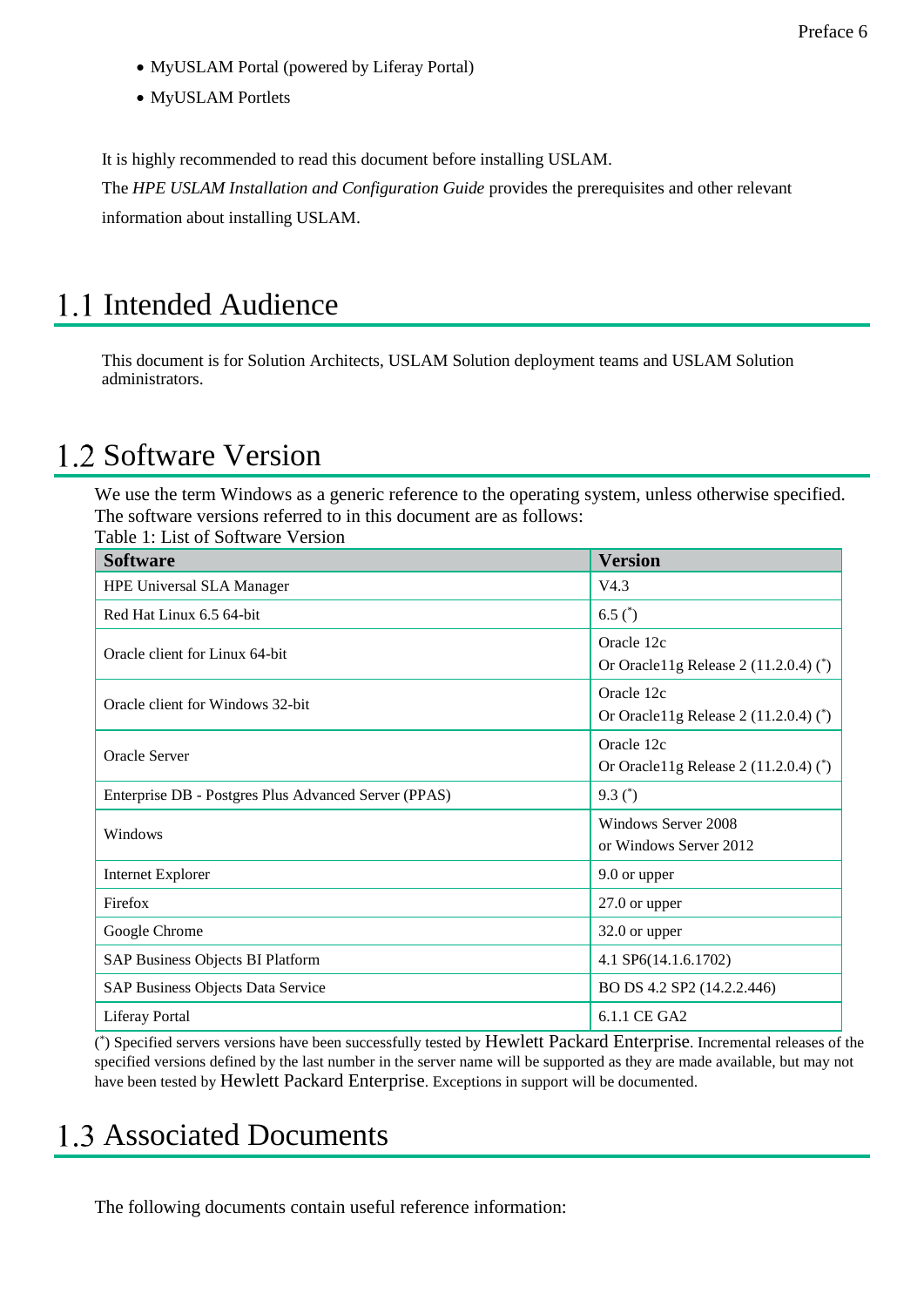- HPE Universal SLA Manager, Installation and Configuration Guide.
- HPE Universal SLA Manager, User guide.
- HPE Universal SLA Manager, Administration guide.
- HPE Universal SLA Manager, Support Matrix.
- HPE Universal SLA Manager, Modeling and Integration guide: this guide is available on

demand, please contact USLAM-Product-Management@hpe.com

## <span id="page-6-0"></span>1.4 Terms and Acronyms

#### Table 2: List of Terms and Acronyms

| <b>Term</b>  | <b>Description</b>                        |
|--------------|-------------------------------------------|
| <b>USLAM</b> | Universal Service Level Agreement Manager |
| <b>SLA</b>   | Service Level Agreement                   |
| <b>ETL</b>   | <b>Extract Transform Load</b>             |
| <b>SM</b>    | Service Manager                           |
| UI           | User Interface                            |
| Web UI       | Web User Interface                        |

### <span id="page-6-1"></span>1.5 Support

Please visit our HPE Software Support Online Web site at https://softwaresupport.hpe.com/ for contact information, and details about HPE Software products, services, and support.

The Software support area of the Software Web site includes the following:

- Downloadable documentation
- Troubleshooting information
- Patches and updates
- Problem reporting
- Training information
- Support program information.

## <span id="page-6-2"></span>1.6 Document history

| Table 3: Document history |          |                    |
|---------------------------|----------|--------------------|
| <b>Edition</b>            | Date     | <b>Description</b> |
| $1.0\,$                   | Jul 2016 | First version.     |
|                           |          |                    |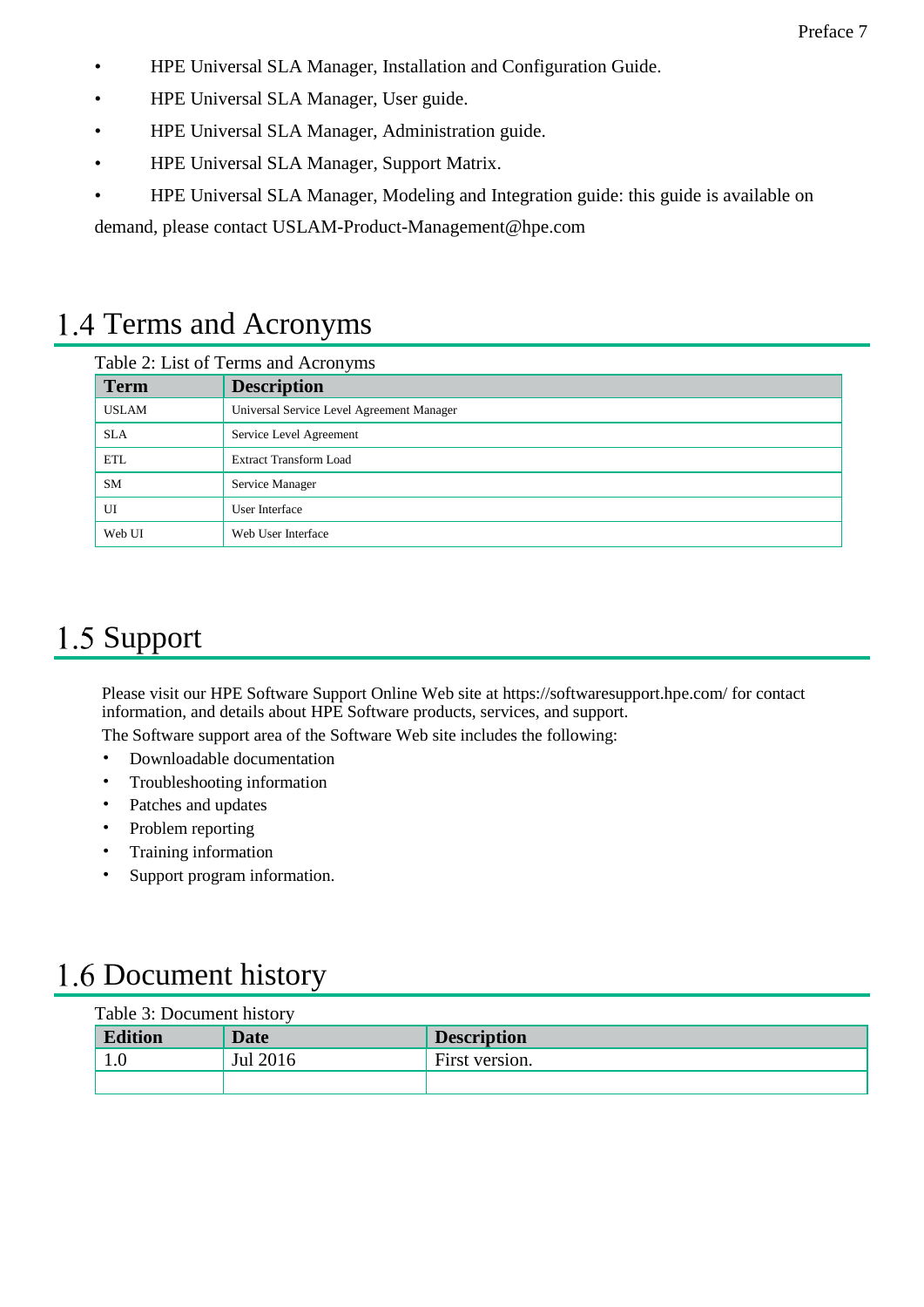# <span id="page-7-0"></span>Chapter 2 Introduction

## <span id="page-7-1"></span>2.1 Product Goals

HPE Universal SLA Manager offers a complete and scalable SLA Management solution including:

- Services and SLAs design and repository
- Generic service models, service metrics and SLA clauses design and store capability.
- Automates creation, administration and reporting for high numbers of SLAs.
- Allows integration into existing environment / workflow for automated, secured and efficient dataload and synchronization
- High volume SLAs compliance calculation and reporting
- Business impact for Service Operation for easy and reliable cost management
- Manage financial risks through proactive penalty prediction.
- Data Collection framework for Data Records, Performance Metrics, Tickets and Exclusions
- Telco grade engines to compute real time SLA compliance status.
- Customer portal for end-user reports against contractual agreements and management analytics reports.
- Near real time monitoring of SLA clauses compliance with trending information.
- Root cause analysis available in web UI and Reporting, from SLA to individual downtimes and incidents.
- Support Service Improvement Plan process with SLA history related data and reports.
- Open and easy-to-use Business Objects Universe for developing any reports based on USLAM data model.
- A new end user community portal called 'MyUSLAM'. This highly customizable portal embeds several USLAM portlets used to build private or public business dashboards, extending business metrics visibility to business managers, end customers and partners.

## <span id="page-7-2"></span>2.2 Product Content

The USLAM product delivers four software kits:

#### **USLAM SERVICES**

The USLAM Services package contains different modules that the administrator can install either together or separately on different hosts (Linux only):

*• Data Collection framework*

A framework that can host and run any number of data collectors from the supported types.

USLAM V4.3 supports data collectors for data records, performance records, tickets and exclusions

*• Calculation Engines*

The core USLAM engines for real time SLA calculation, compliance assessment and SLA business impact calculation

*• Repository Manager (incl. dataload tools)*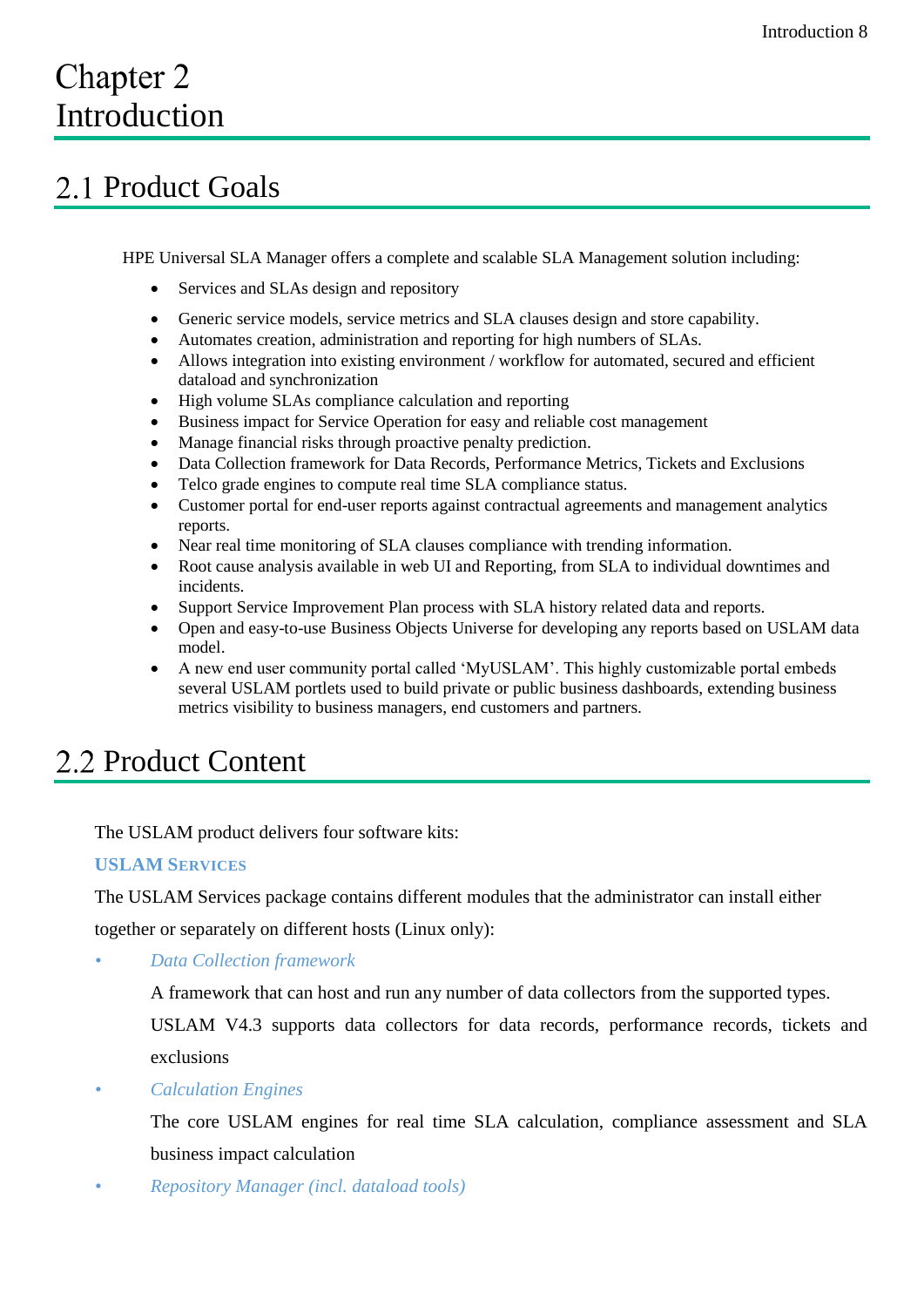The USLAM single and central repository that stores all objects like templates, definitions, services, customers and SLAs.

*• Web UI* 

Comprehensive Web User Interface allowing the management and monitoring of SLAs, from an operational and business impact standpoint. It also manages USLAM users and monitors the result of the dataload tools.

*• Action Executors*

A framework that can host any number of action executors. USLAM provides standard SNMP and SMTP Action Executors.

NOTE: In this version, the Web UI is deployed on the same system as the Repository Manager l≞

#### **USLAM ETL**

The USLAM ETL package is used to build and regularly update the datamart that stores and organizes the historical data of the SLAs.

It is powered by SAP Business Objects Data Services (embedded in the USLAM ETL package) and is available on Linux only.

#### **USLAM REPORTING**

The USLAM Reporting packages offer a complete Reporting solution, including a predefined end-user SLA Intelligence Portal and a set of predefined standard reports (Operational, Contractual, Audit…). It provides an open and easy-to-use BO universe design to ease the production of customized reports. The package also includes a tool that you can schedule for automatic publishing of contractual reports. It is powered by SAP Business Objects BI Platform (embedded in the USLAM Reporting software) and is available on Windows only.

The USLAM Reporting solution consists in three packages:

• HPE USLAM Reporting Software (powered by Business Objects BI Platform).



- HPE USLAM Universe and Standard Reports
- HPE USLAM Report Publisher

#### **MYUSLAM PORTAL**

The MyUSLAM package offers a new end user community portal powered by Liferay Portal 6.1.1. This highly customizable portal embeds several USLAM portlets usable to build private or public business dashboards, extending business metrics visibility to business managers, end customers and partners.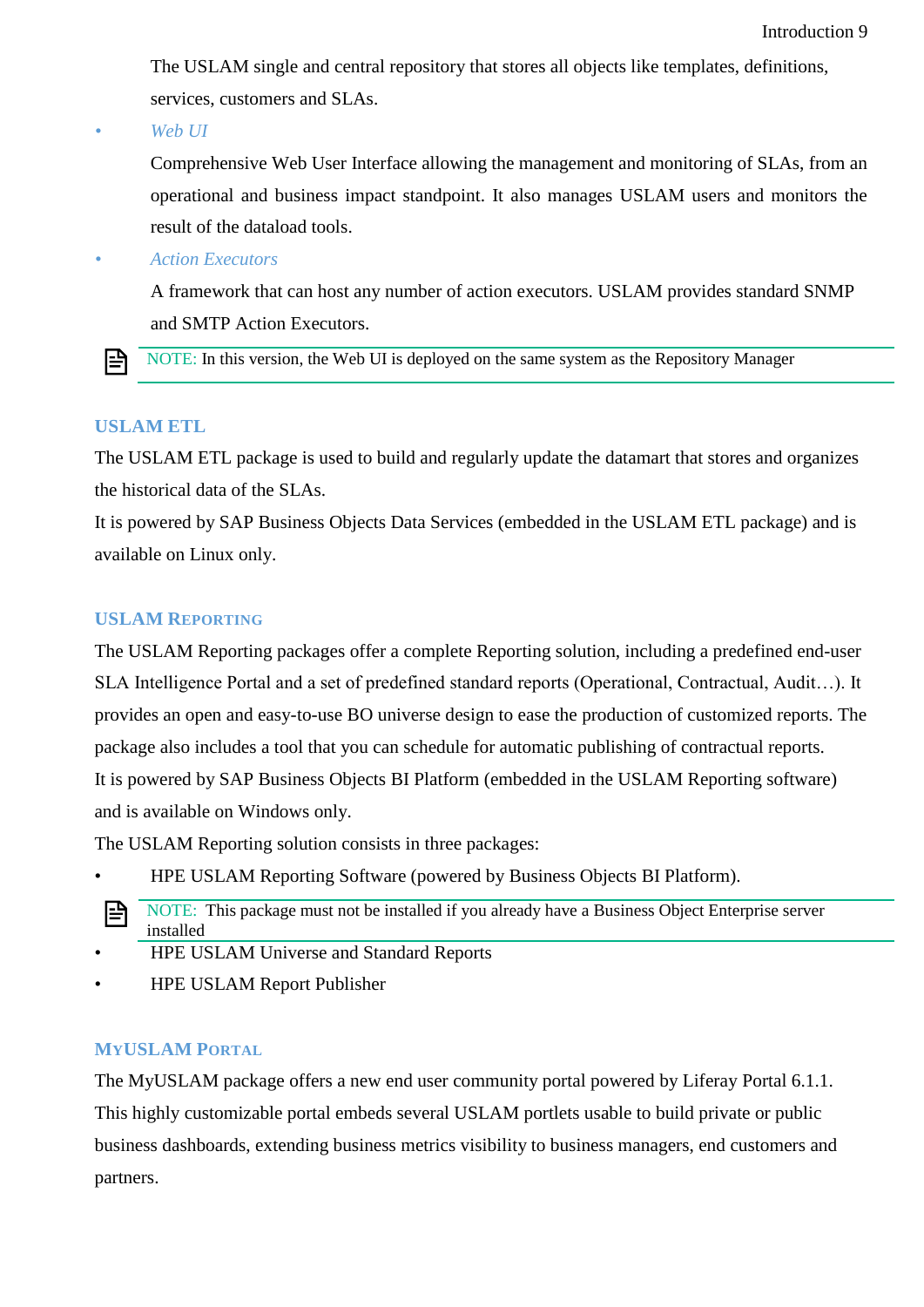## <span id="page-9-1"></span><span id="page-9-0"></span>3.1 Software Prerequisites

| Table 4: Software Prerequisites |  |  |  |
|---------------------------------|--|--|--|
|---------------------------------|--|--|--|

| <b>Edition</b>                                                 | <b>Date</b>                                          | <b>Description</b>                                                                              |
|----------------------------------------------------------------|------------------------------------------------------|-------------------------------------------------------------------------------------------------|
| <b>Windows Server</b>                                          | 2008 32bit or 64 bits                                | For:<br>- HPE USLAM Reporting<br>- HPE USLAM Reports publisher<br>- (optionally) MyUSLAM portal |
| Red Hat Linux 6.5 64-bit                                       | 6.5 $^{\circ}$                                       | For:<br>- HPE USLAM Services<br>- HPE USLAM ETL<br>- (optionally) MyUSLAM portal                |
| <b>Oracle Server</b>                                           | Oracle 12c<br>Or Oracle11g Rel 2 (11.2.0.4) (*)      | Only if selected DB vendor is not Enterprise<br>DB - Postgres Plus Advanced Server (PPAS)       |
| Oracle Client for Linux 64-bit                                 | Oracle 12c<br>Or Oracle11g Rel 2 (11.2.0.4) (*)      |                                                                                                 |
| Oracle Client for Windows 32-bit                               | Oracle 12c<br>Or Oracle 11g Rel 2 $(11.2.0.4)$ $(*)$ |                                                                                                 |
| Enterprise DB - Postgres Plus<br><b>Advanced Server (PPAS)</b> | 9.3 $(*)$                                            | Only if selected DB vendor is not Oracle                                                        |
| <b>Internet Explorer</b>                                       | 9.0 or upper                                         |                                                                                                 |
| <b>or</b>                                                      |                                                      |                                                                                                 |
| Firefox                                                        | 27.0 or upper                                        |                                                                                                 |
| <b>or</b>                                                      |                                                      |                                                                                                 |
| Google Chrome                                                  | 32.0 or upper                                        |                                                                                                 |

( \* ) HPE successfully tested specified servers versions. Hewlett Packard Enterprise supports Incremental releases of the specified versions defined by the last number in the server name when they are available, but Hewlett Packard Enterprise may not have tested them. Hewlett Packard Enterprise will document exceptions in support.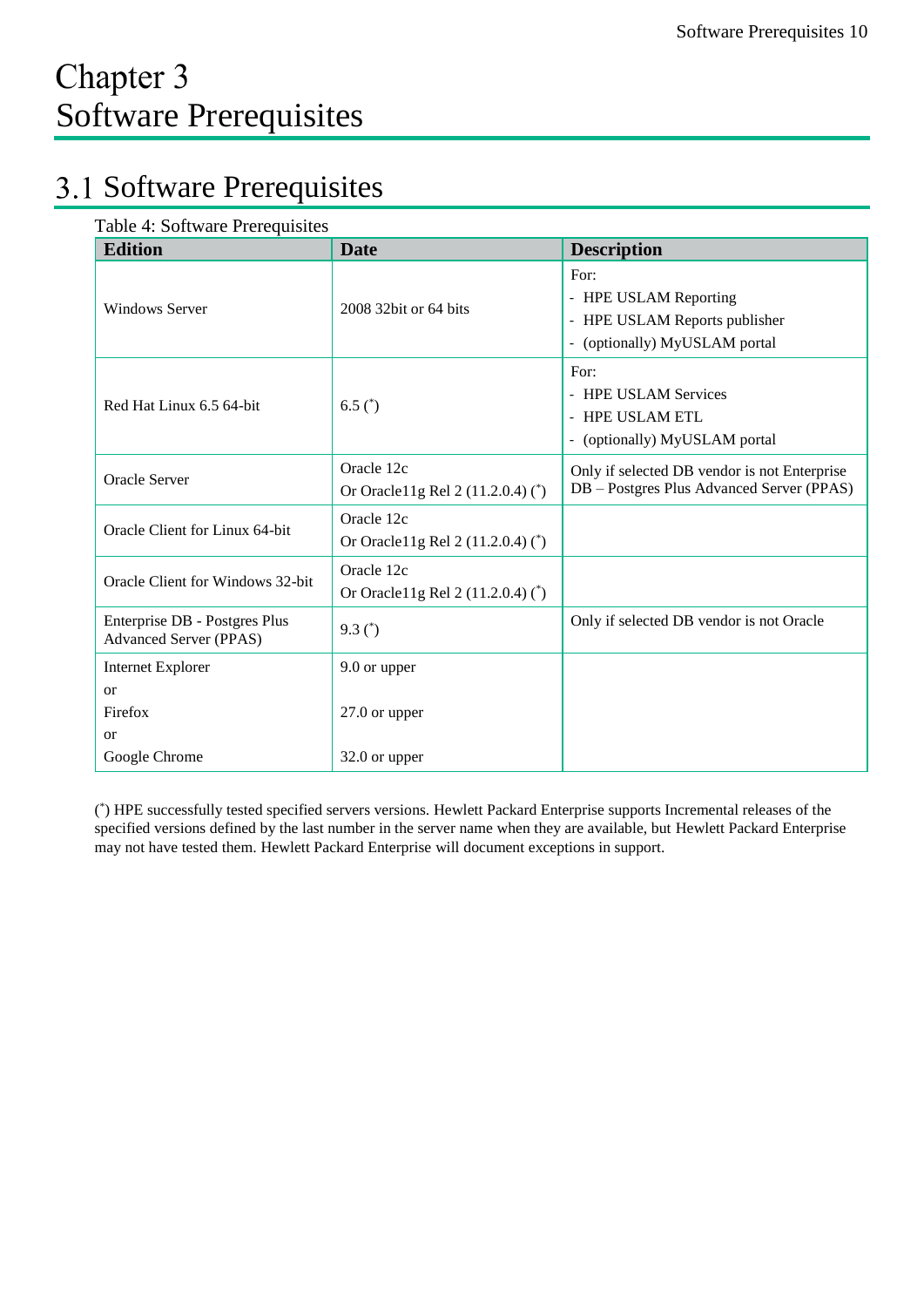# <span id="page-10-0"></span>Chapter 4 Installation and Upgrade

## <span id="page-10-1"></span>4.1 Kit

The installation kits bundled with HPE USLAM 4.3 software are:

| <b>Setup File Name</b>         | <b>Usage</b>                                                                                                                                                          |
|--------------------------------|-----------------------------------------------------------------------------------------------------------------------------------------------------------------------|
| HPE_USLAM_Services.bin         | Use this setup to install USLAM Services (Linux)                                                                                                                      |
| HPE_USLAM_ETL.bin              | Use this setup to install USLAM ETL (Linux)                                                                                                                           |
| HPE USLAM BOE.tar              | Untar this archive to install USLAM Reporting software (Windows)<br>Note: Once untar-ed, the setup executable is under<br>Windows/Disk1/InstData/VM/HPE USLAM BOE.exe |
| HPE_USLAM_Reporting.biar       | Import this file into Business Objects to install the HPE USLAM Universe<br>and Standard Reports                                                                      |
| HPE_USLAM_Report_Publisher.exe | Use this setup to install USLAM Reports Publisher (Windows)                                                                                                           |
| HPE_USLAM_MyUSLAMPortal.bin    | Use this setup to install MyUSLAM Portal (Linux)                                                                                                                      |
| HPE_USLAM_MyUSLAMPortal.exe    | Use this setup to install MyUSLAM Portal (Windows)                                                                                                                    |

## <span id="page-10-2"></span>4.2 Code Signing

Below mentioned procedure\* allows you to assess the integrity of the delivered Product before installing it, by verifying the signature of the software packages.

Pick the signature (.sig) file shipped along with the product and use following GPG command

 $gpg$  --verify  $<$ product.sig $>$   $<$ product $>$ 

Example: gpg --verify VPNSVP-X51-3A.zip.sig VPNSVP-X51-3A.zip

## Note: Look for the comments shown below in the command output

#### **Good signature from "Hewlett Packard Enterprise Company RSA-2048-14 <signhp@hpe.com>"**

If you are not familiar with signature verification using GPG and intended to verify HPE Product signature, follow the steps given below.

- 1. Check whether gnupg gpg is installed on the system. If no, install gnupg gpg
- 2. Configure GPG for accepting HPE signature. The steps are the following:
	- a. Log as root on your system
	- b. Get the hpePublicKey from following location:

[https://h20392.www2.hpe.com/portal/swdepot/displayProductInfo.do?productNumber=](https://h20392.www2.hpe.com/portal/swdepot/displayProductInfo.do?productNumber=HPLinuxCodeSigning)

[HPLinuxCodeSigning](https://h20392.www2.hpe.com/portal/swdepot/displayProductInfo.do?productNumber=HPLinuxCodeSigning) and save it as hpPublicKey.pub

Note that the hpePublicKey file will be located in the root's home directory.

c. Follow the instruction found at above URL in the "Verification using GPG" section.

*\*HPE strongly recommends using signature verification on its products, but there is no obligation. Customers will have the choice of running this verification or not as per their IT Policies.*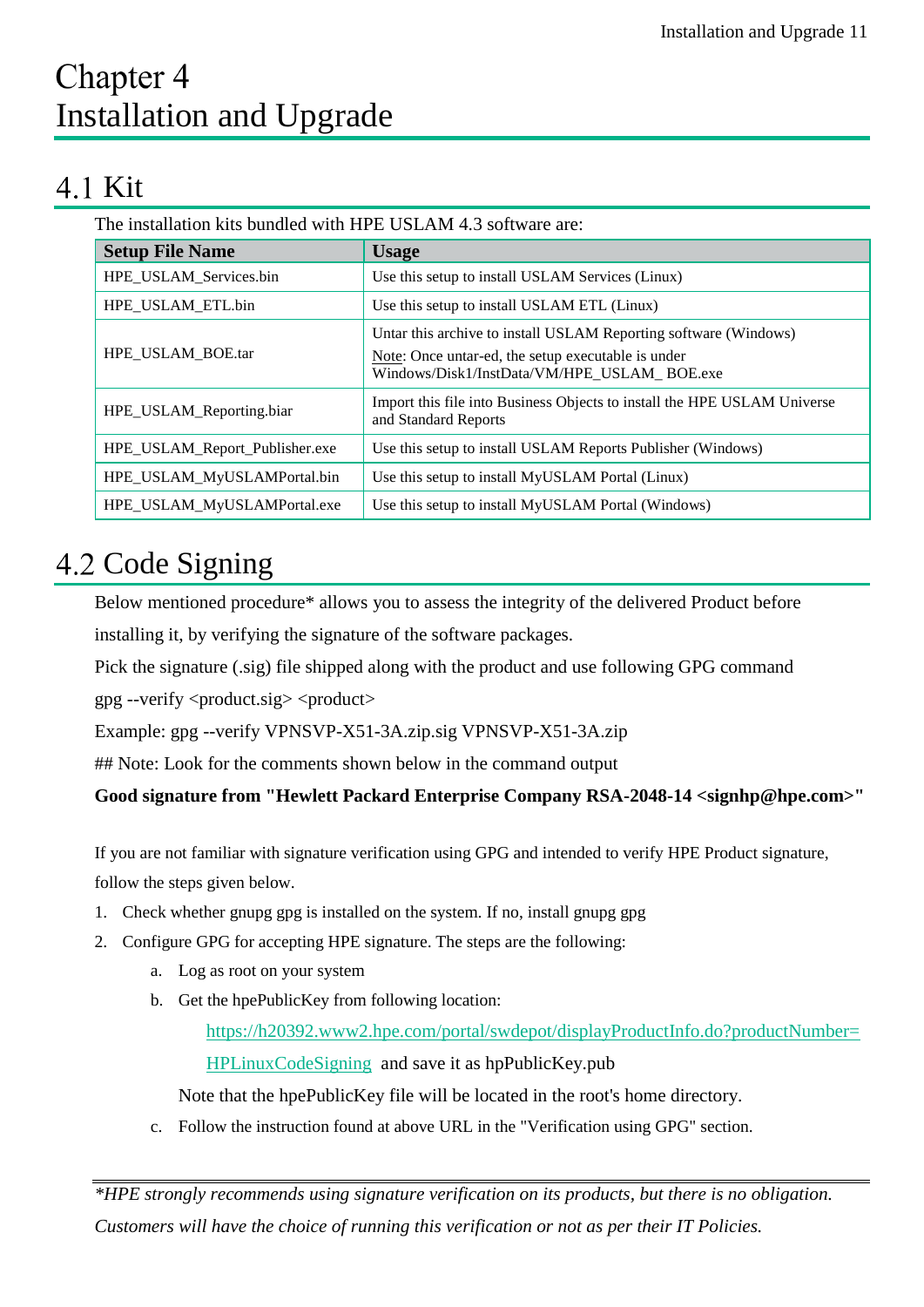## <span id="page-11-0"></span>4.3 Installation

### <span id="page-11-1"></span>4.3.1 HPE USLAM Service

Please refer to the *HPE USLAM Installation and Configuration Guide* for detailed information about the installation requirements and the installation procedures.

#### <span id="page-11-2"></span>4.3.2 USLAM License

After installation, USLAM Product will automatically activate a trial license for 90 days (InstantOnLicense). After expiration of this date, you will need a commercial license to continue using the product.

#### <span id="page-11-3"></span>4.3.2.1 Obtaining a USLAM License

A license key password is required to use HPE Universal Service Level Agreement Manager (USLAM). To get a license, please access the following web site: <https://h20575.www2.hpe.com/mysoftware/>

If you need further online help to startup with licensing, you can refer to : <https://h20575.www2.hpe.com/mysoftware/contact/downloadPDF>

Licensing Support can be obtained in <https://h20575.www2.hpe.com/mysoftware/contact/softwareContact>

#### <span id="page-11-4"></span>4.3.2.2 Installing a USLAM License

If the USLAM license expires, it will not be possible to restart the USLAM services after a stop. To update the USLAM license, you will be required to perform the following steps:

- 1. Get a new license file for USLAM.
- 2. Stop USLAM services.
- 3. Edit and copy / paste the license key to the license file available under <INSTALL\_DIR>/license.txt, then save the modified file.
- 4. Test the license using the license tool *<INSTALL\_DIR>/bin/uslam\_license*. This tool will list all installed licenses and perform a validity check. See the HPE USLAM Administration Guide for more details about this tool.
- 5. Restart USLAM services.

For more information about obtaining a license, stopping or starting USLAM services, please refer to the *HPE USLAM Installation and Configuration Guide*.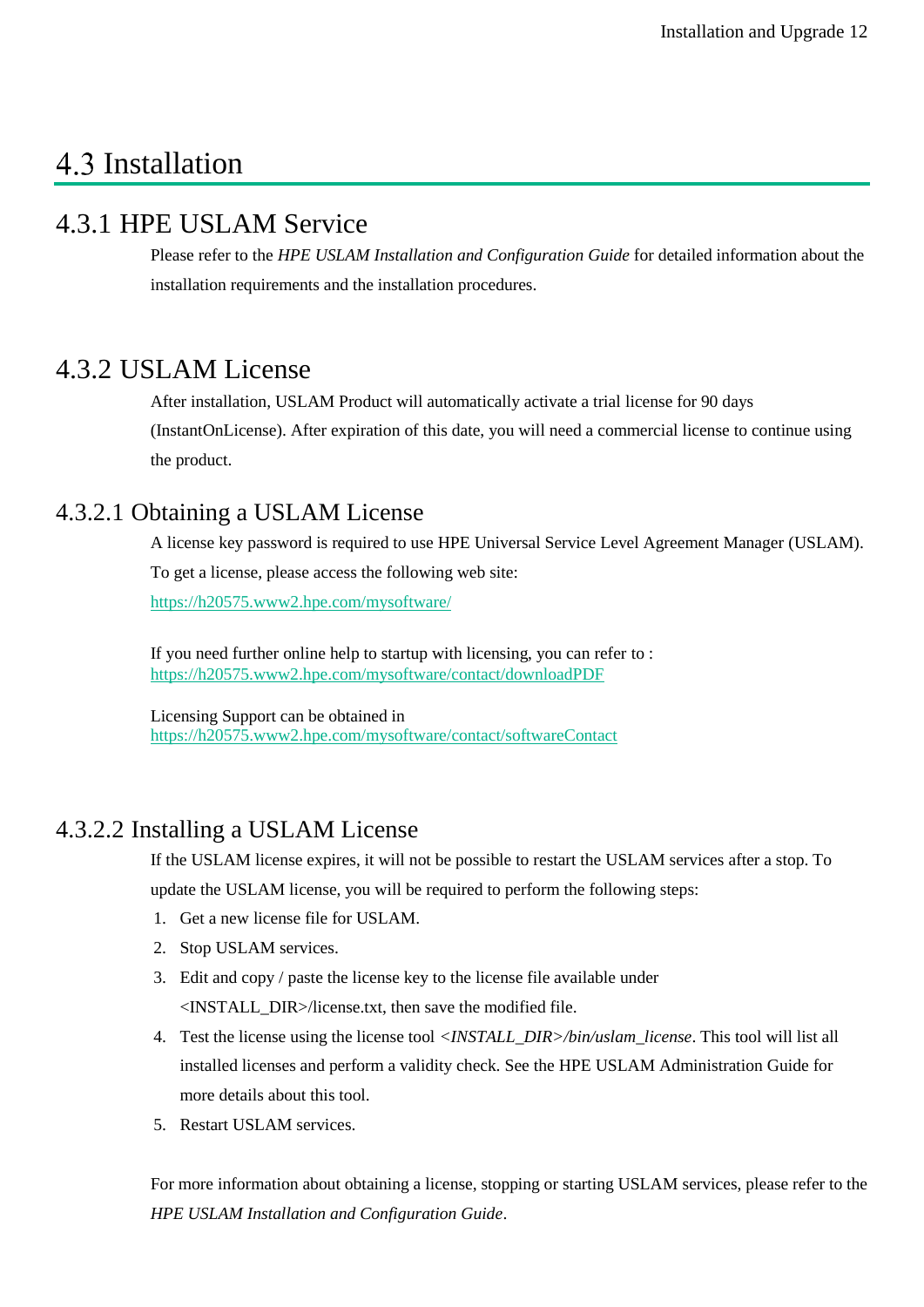#### <span id="page-12-0"></span>4.3.3 Starting USLAM

After the installation and configuration of USLAM Services (and before starting USLAM Services):

- 1. If you need to manage a high volume of SLA (ex: 250K), you must configure some of the USLAM parameters before starting USLAM. Please refer to the *HPE USLAM Support Matrix* document.
- 2. In case the platform integrates with the HPE SM7 database configured in a specific time zone, you must configure some of the USLAM parameters before starting USLAM. Please refer to the *Installation and Configuration Guide*.
- 3. Go to <InstallDir>/bin and type uslam\_start.sh to start USLAM.

Then, execute the following command to check if USLAM started correctly. <InstallDir>/jboss/bin/twiddle.sh get "jboss.system:type=Server" Started When this command returns: "*Started=true*", it means that USLAM is started.

Starting from this point, you can: Launch the USLAM Web UI at http://<yourserver>:8080/sla-repository Run the USLAM dataload tool located at <InstallDir>/bin/uslam\_load.sh

#### <span id="page-12-1"></span>4.3.4 HPE USLAM ETL

Please refer to the *HPE USLAM Installation and Configuration Guide* for detailed information about the installation requirements and the installation procedures.

#### <span id="page-12-2"></span>4.3.5 Starting USLAM

Please refer to the *HPE USLAM Installation and Configuration Guide* for detailed information about the installation requirements and the installation procedures.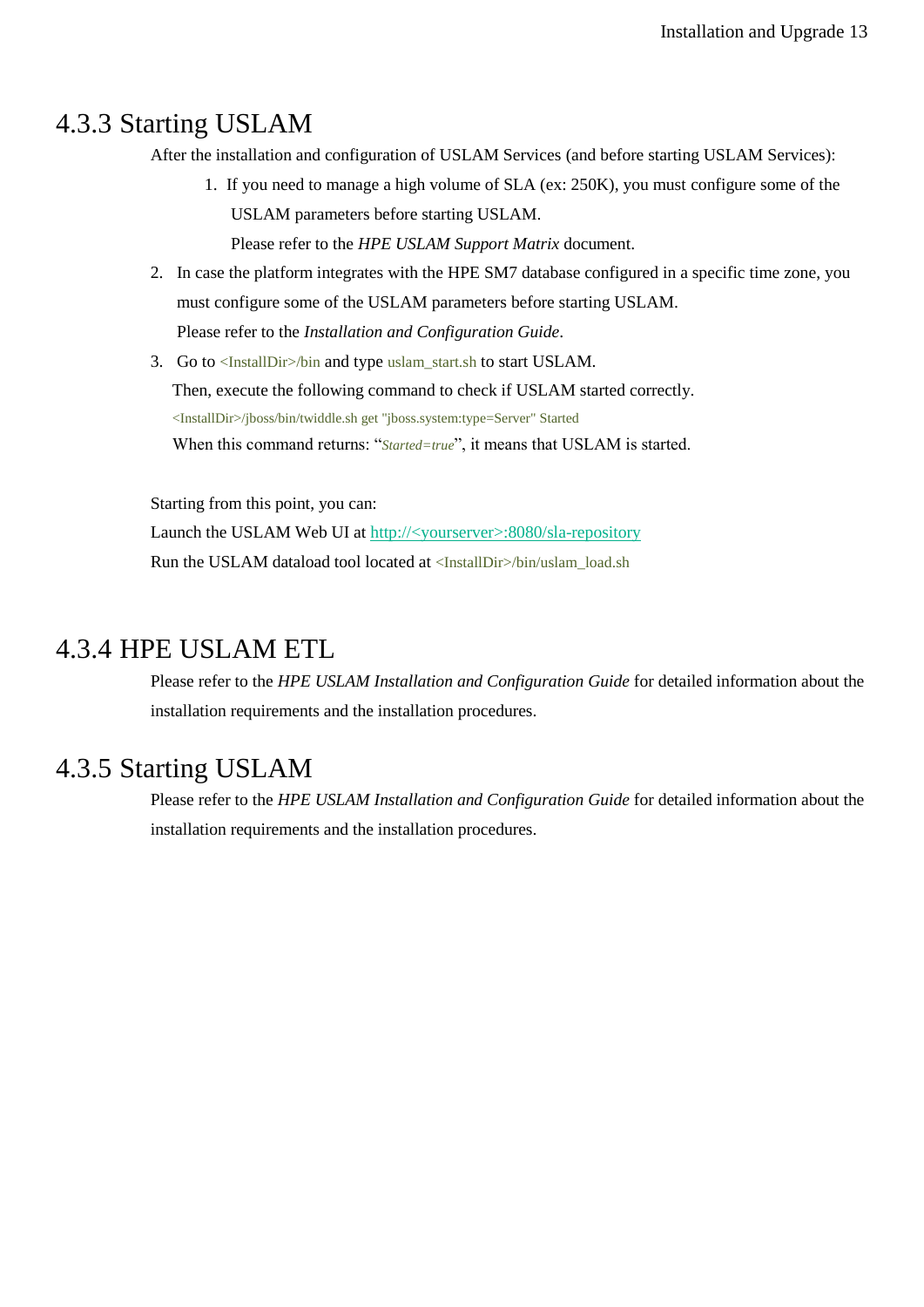# <span id="page-13-0"></span>Chapter 5 Enhancements and CR Fixes

### <span id="page-13-1"></span>5.1 Enhancements

### <span id="page-13-2"></span>5.1.1 Compared to previous version

Compared to **HPE USLAM V4.2.1**, this **USLAM V4.3 Release** supports the following new features:

SLA Item Desynchronization

It is possible inside an SLA to terminate a single SLA item without terminating the SLA, and to start a new SLA Item at a date different from the SLA start date.

Java API enhancements: Support SLA, Customer, Service creation via Java-API

In addition to the uslam\_load tool loading XML file, it is possible to load a new business instance ( SLA, Customer, Service) using the Java API.

Cross-Launch for direct access to SLA, SLA Clause

A customization of the URL allows to trigger directly the Agreement Status Snapshot screen with a pre-loaded filter for any combination of SLA Id, Service Id, customer Id and reference date.

Smart Card authentication support

USLAM user interfaces can retrieve the user credential in the http header using a Trust-Loading mechanism.

Service definition Update without Service versioning for optional attributes

It is possible to add new optional attributes on any service component described in the Service

Definition without having to change the calculation model

Search and filter based on service components attributes

The USLAM Operational UI allows to filter based on service or service component attribute's value Oracle 12 Support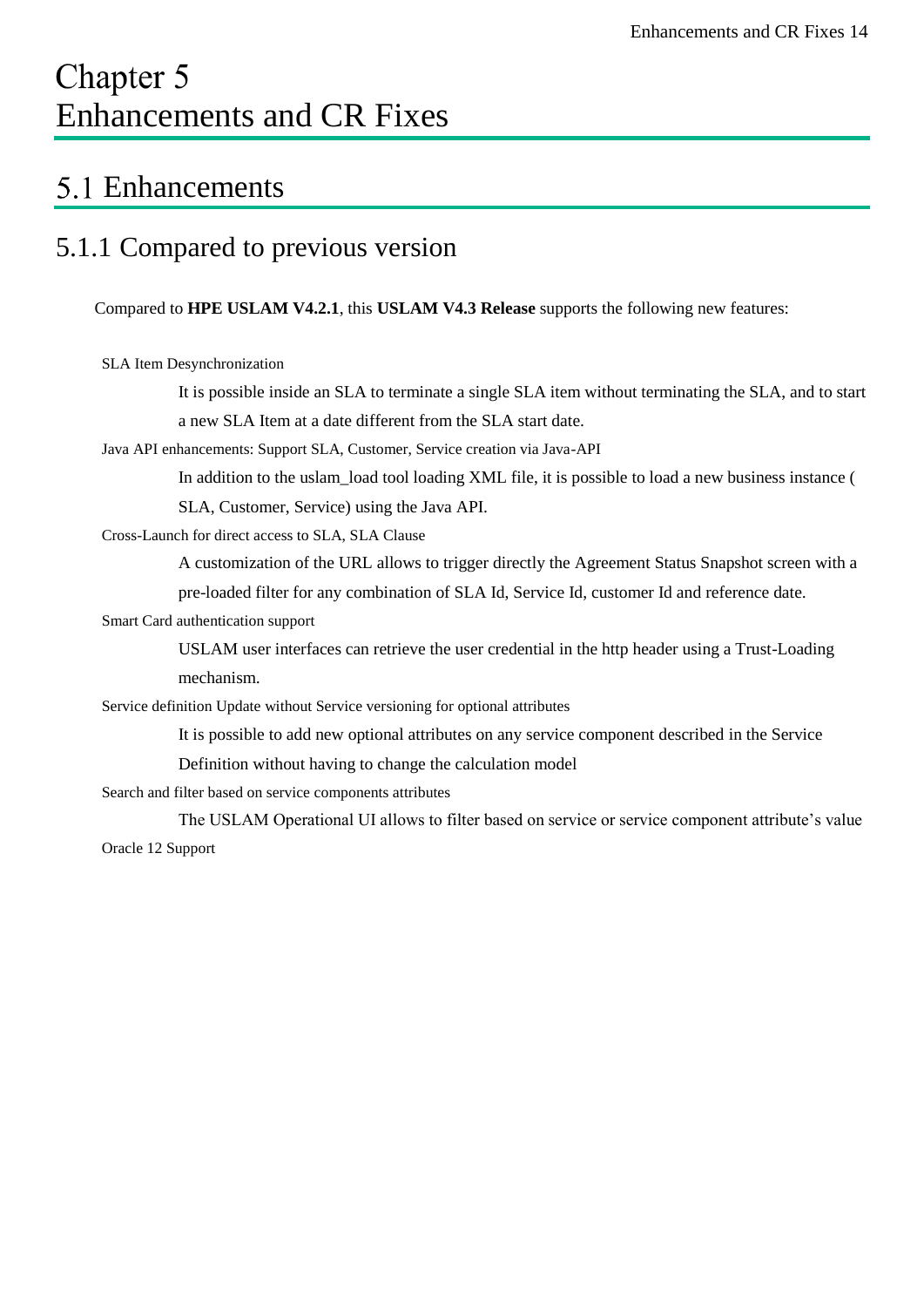## <span id="page-14-0"></span>5.2 CR Fixes

This USLAM V4.3 maintenance release fixes the following list of defects present in the USLAM V4.2.1:

| #    | <b>Components</b>  | <b>Description</b>                  |
|------|--------------------|-------------------------------------|
| 3224 | Repository Manager | Error when gathering LPS statistics |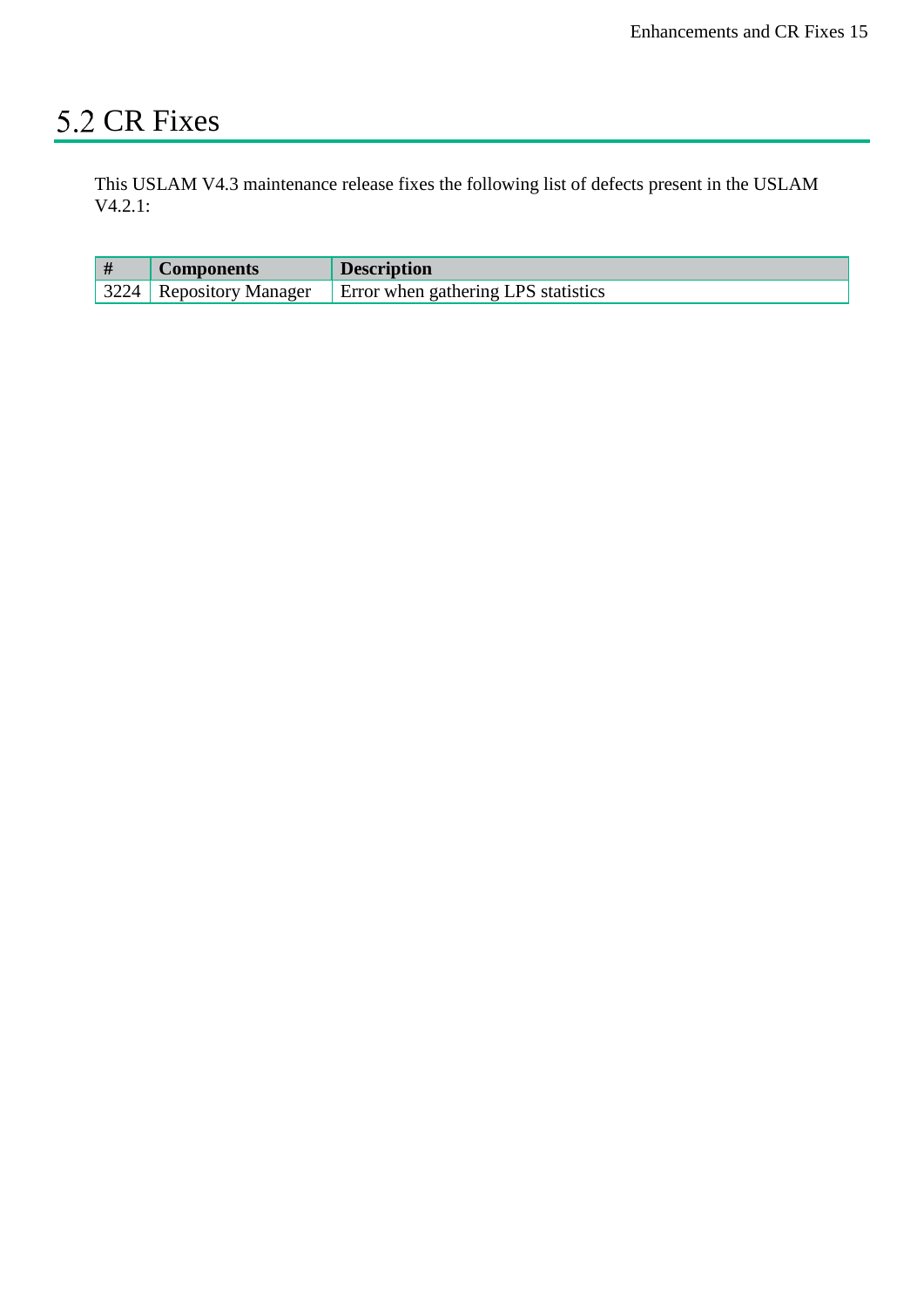# <span id="page-15-0"></span>Chapter 6 Problems and Limitations

## <span id="page-15-1"></span>6.1 Known Problems

| #       | <b>Components</b> | <b>Description</b>                                                                                                                                                                                                                                                                                                                                                                                                                                                                                                                             |
|---------|-------------------|------------------------------------------------------------------------------------------------------------------------------------------------------------------------------------------------------------------------------------------------------------------------------------------------------------------------------------------------------------------------------------------------------------------------------------------------------------------------------------------------------------------------------------------------|
| CR#3326 | <b>BIF</b> Engine | The strategy of calculation in BIFE is based on the snapshot.<br>When the source data is changed before the check point in the<br>past, the result of BIFE will not be impacted.<br>It's reasonable for reference period but in reporting period, BIFE<br>should use another way to check if it's impacted, since when the<br>reporting period is 'Daily' which causes BIFE miss the update<br>before the check point although they are in the same reference<br>period.<br>Customer impact: In some cases<br>Frequency: Low<br>Workaround: no |

# <span id="page-15-2"></span>**6.2 Known Limitations**

This section includes issues and defects we known in USLAM.

Temporary workarounds for some issues are also included in this section.

| #    | <b>Components</b>          | <b>Description</b>                                                     |
|------|----------------------------|------------------------------------------------------------------------|
|      |                            | Worst or Best aggregation rule for an SLO of type Incident should      |
| 1821 | Data loader                | be rejected as an invalid model by the Data Loader.                    |
|      |                            | Workaround: Fix the model in XML files                                 |
|      |                            | Universe does not indicate if the BIF parameter for a clause is        |
| 2531 | Universe                   | global or specific to the clause.                                      |
|      |                            | <b>Workaround: None</b>                                                |
|      |                            | There are 2 use cases where the DR KQI Engine display the              |
|      |                            | ERROR message "Cannot find any model" when it should not.              |
|      |                            | Case 1: a Data Record is consumed which impacts a monitored            |
|      | Engines                    | resource which was removed from an Service Instance version to         |
| 2751 |                            | another                                                                |
|      |                            | Case 2: USLAM consumes a Data Record but clauses impacted by           |
|      |                            | this data record are marked as 'Unselected' in the Service Offering.   |
|      |                            | You can safely ignore this message.                                    |
|      |                            | <b>Workaround: None</b>                                                |
|      |                            | In case of conditional SLOs, using the same Objective Identifiers in   |
| 2972 | Engines                    | two different SLIs definition causes wrong KQI calculation             |
|      |                            | <b>Workaround:</b> In the SLR definition, make sure that all Objective |
|      |                            | IDs are different (regardless of the SLI they belong to) when you      |
|      |                            | define the conditional SLOs of your SLIs                               |
|      |                            | The Agreement Status Snapshot portlet shows bad performances in        |
| 3001 | <b>MyUSLAM</b><br>Portlets | case of High number of SLAs. From 15s to 30s (depending on the         |
|      |                            | search criteria) for 50K SLAs.                                         |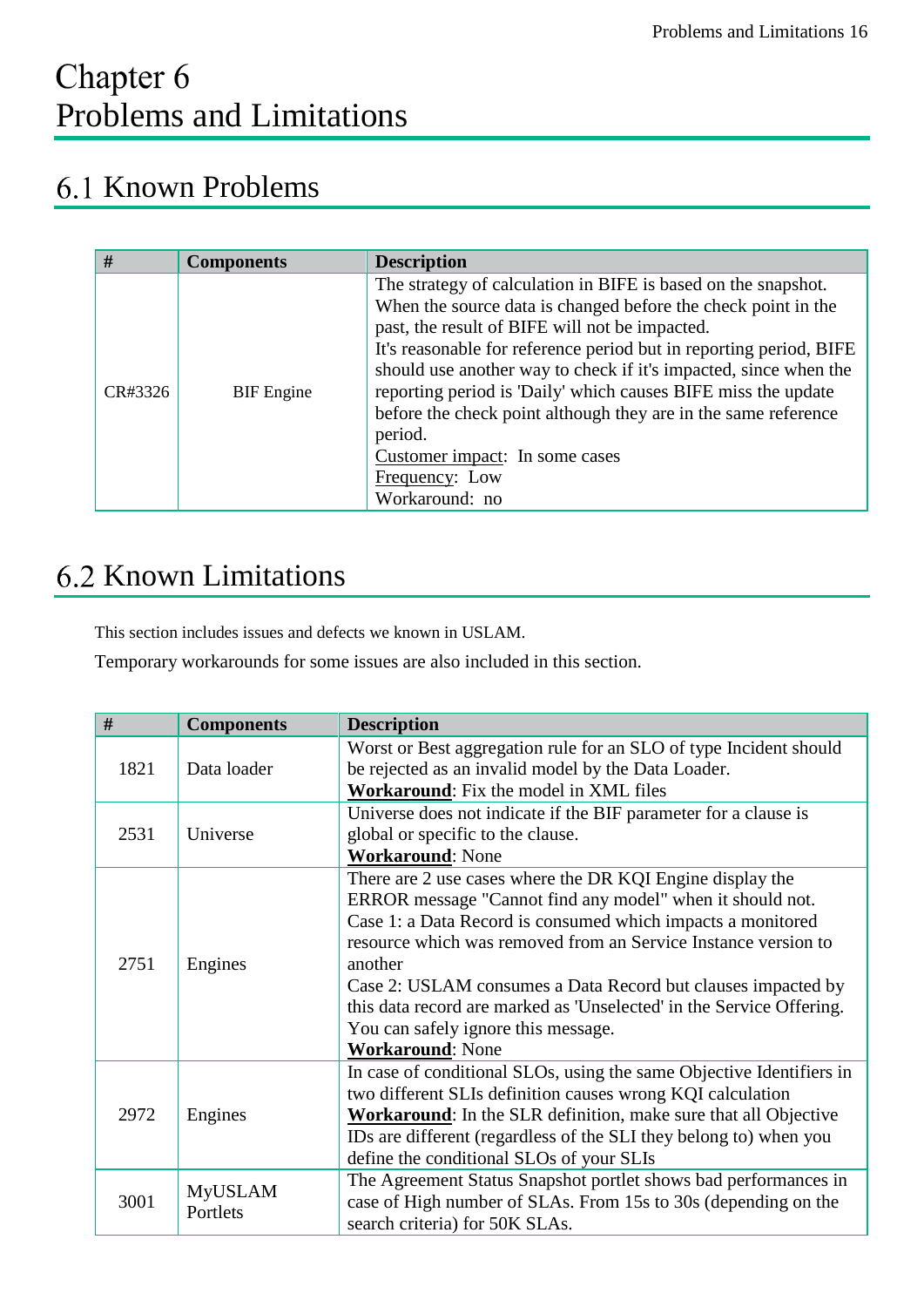|      |                       | <b>Workaround: None</b>                                                                           |
|------|-----------------------|---------------------------------------------------------------------------------------------------|
| 3071 | <b>ETL</b>            | With specific Ticket KQI custom rules using non-standard tables,<br>JB Fct Ticket Event can fail. |
|      |                       |                                                                                                   |
|      |                       | <b>Workaround:</b> Make sure that all tables used by your custom ticket                           |
|      |                       | KQI rules (in the USLAM Services schema) are also available in the                                |
|      |                       | datamart schema.                                                                                  |
| 3101 |                       | Error message is not clear ("Internal error") when loading a Service                              |
|      | Repository            | Offering XML file containing a dynamic objective that references                                  |
|      | Manager               | an attribute that does not exist.                                                                 |
|      |                       | <b>Workaround: None</b>                                                                           |
| 3308 | Repository<br>Manager | In original design, terminate an SLA/items, add new items and                                     |
|      |                       | update SLA/items are 3 independent operation in Loading tool. In                                  |
|      |                       | the future Repository Manger will integrate them in order to                                      |
|      |                       | facilitate user's operation.                                                                      |
|      |                       | <b>Enhancement</b>                                                                                |
| 3332 | <b>BIF</b> Engine     | Add the capacity to BIFE to keep the history snapshot instead of                                  |
|      |                       | removing everything when a history raw data is changed.                                           |
|      |                       | <b>Enhancement</b>                                                                                |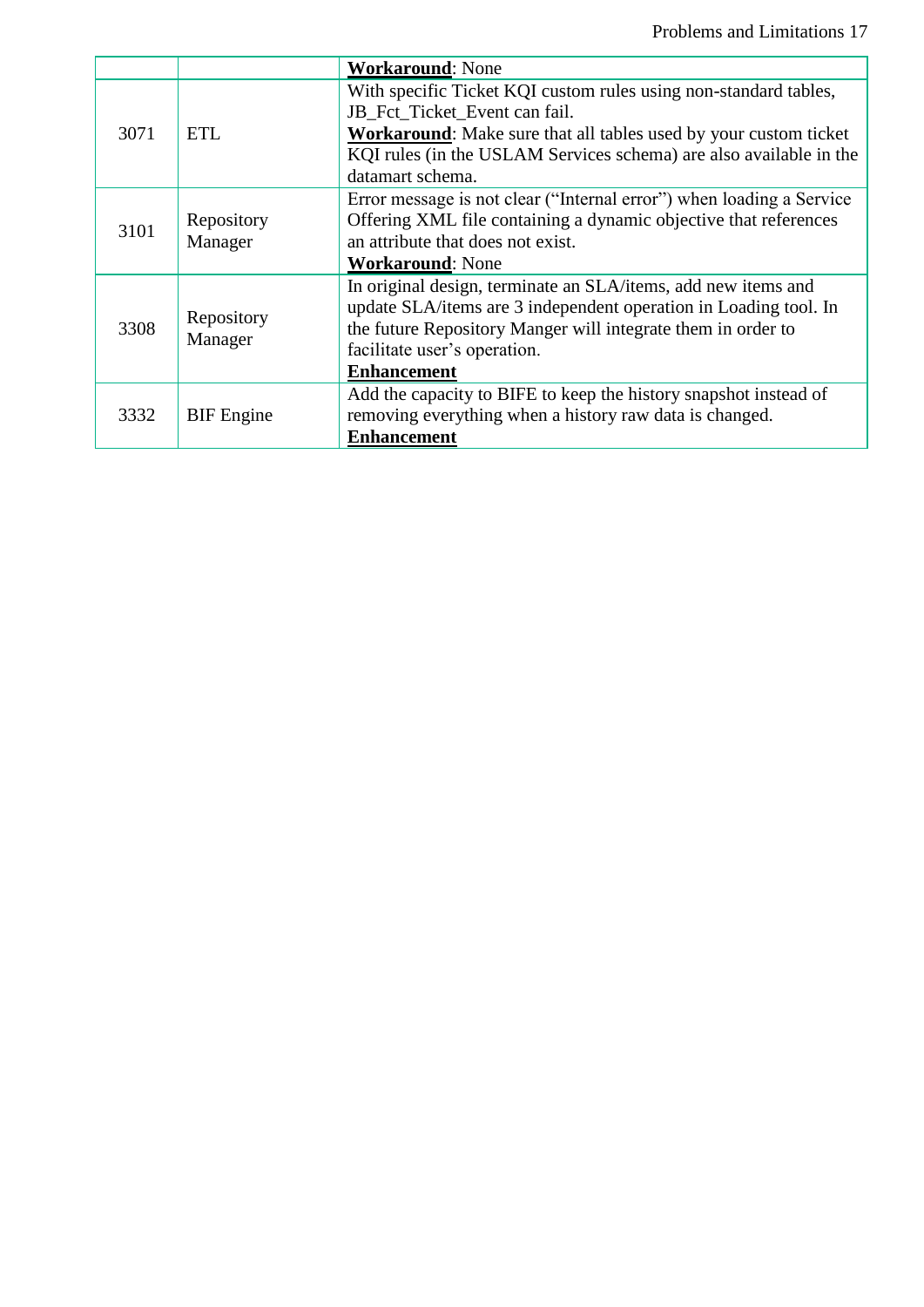# <span id="page-17-0"></span>Chapter 7 Troubleshooting

This section includes the different operations that you can perform to trace different errors during several stages of the USLAM lifecycle.

<span id="page-17-1"></span>More details are available in the *HPE USLAM Administration guide*.

## 7.1 Tracing

For debug and investigation purpose, you might need to activate some additional traces on specific components. To do that:

For USLAM Services (Engines + UI):

Please edit the file jboss-log4j.xml located at <installDir>/jboss/server/default/conf and find the section named "Limit categories".

Then, for each USLAM component, you can change the priority value of the relevant component to INFO or DEBUG.

It is not required to stop or restart the USLAM Services to change the debug level.

#### For MyUSLAM portlets:

Follow instructions in the *HPE USLAM Administration guide*

## <span id="page-17-2"></span>7.2 Viewing Logs

For USLAM Services (Engines + UI), log files are located at <installDir>/jboss/server/default/log.

For MyUSLAM portlets, log files are located at <installDir>/jboss/standalone/log.